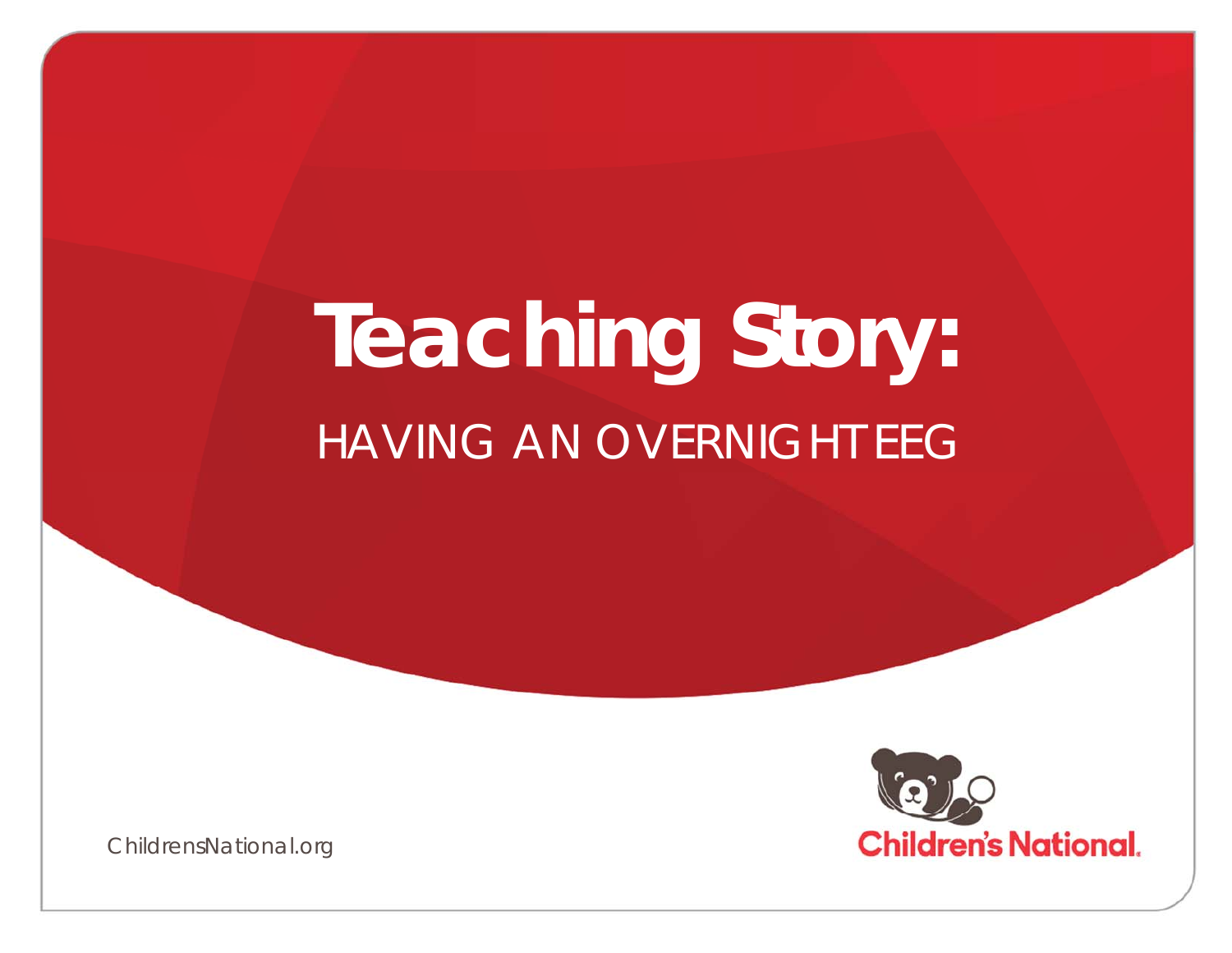#### Welcome to Children's National!



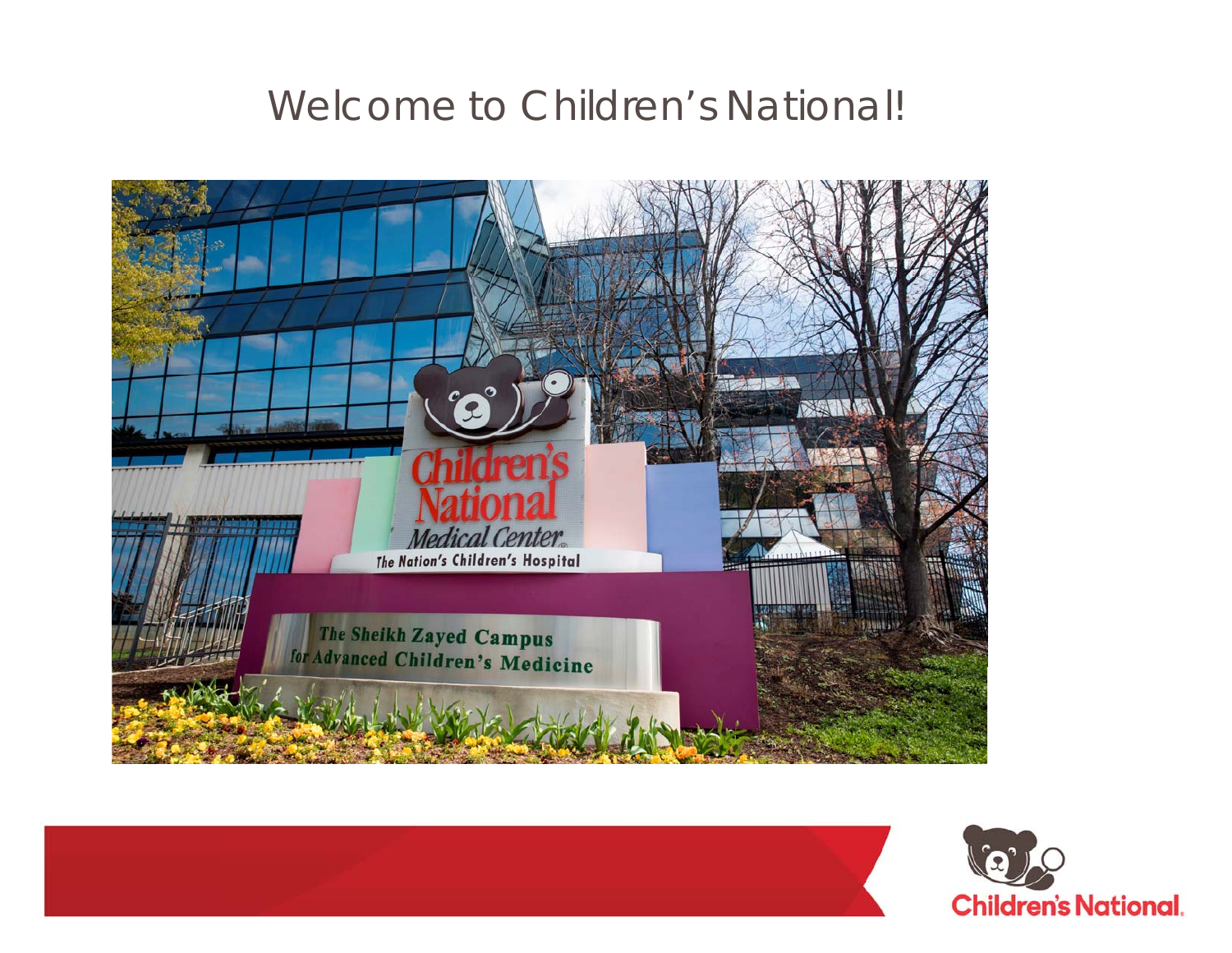Inside the hospital, I go to the welcome desk. My parents get a sticker. Now, I go to the Neurology Clinic.





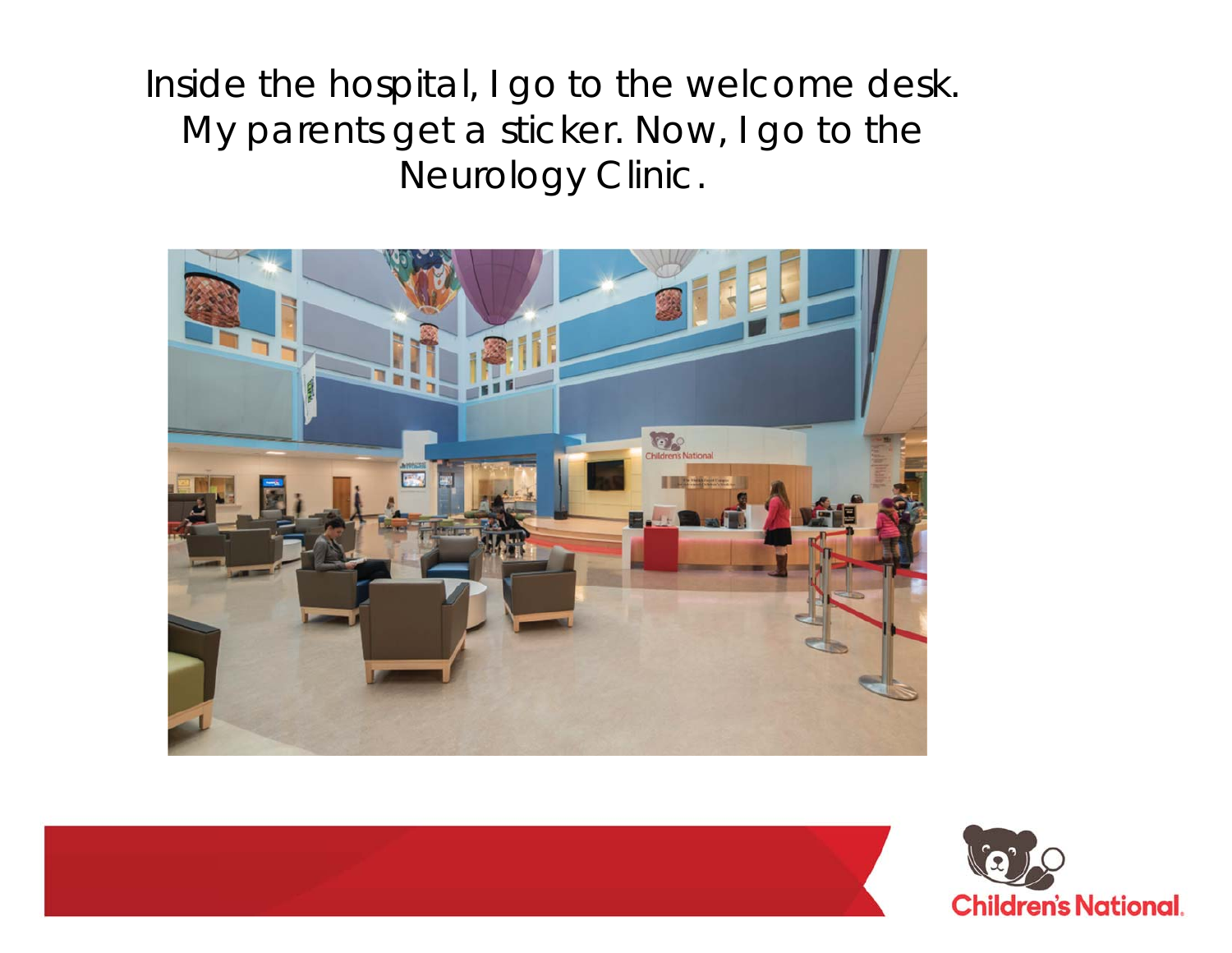



## My hospital room looks like this.

When it's time for the EEG, I sit or lay down.

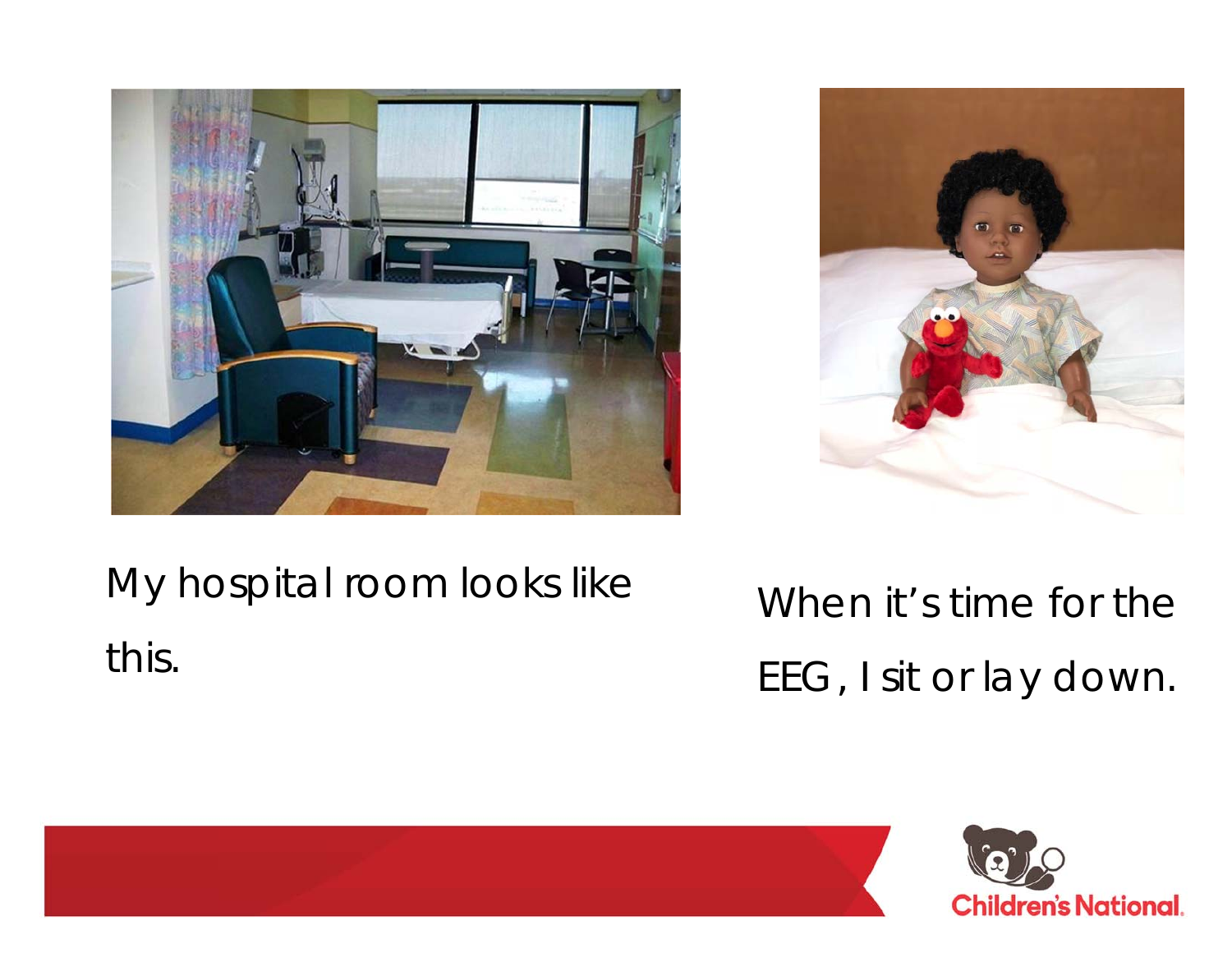First, the staff clean my head with green cream and cotton swabs. The cream is cold.

It does not hurt.



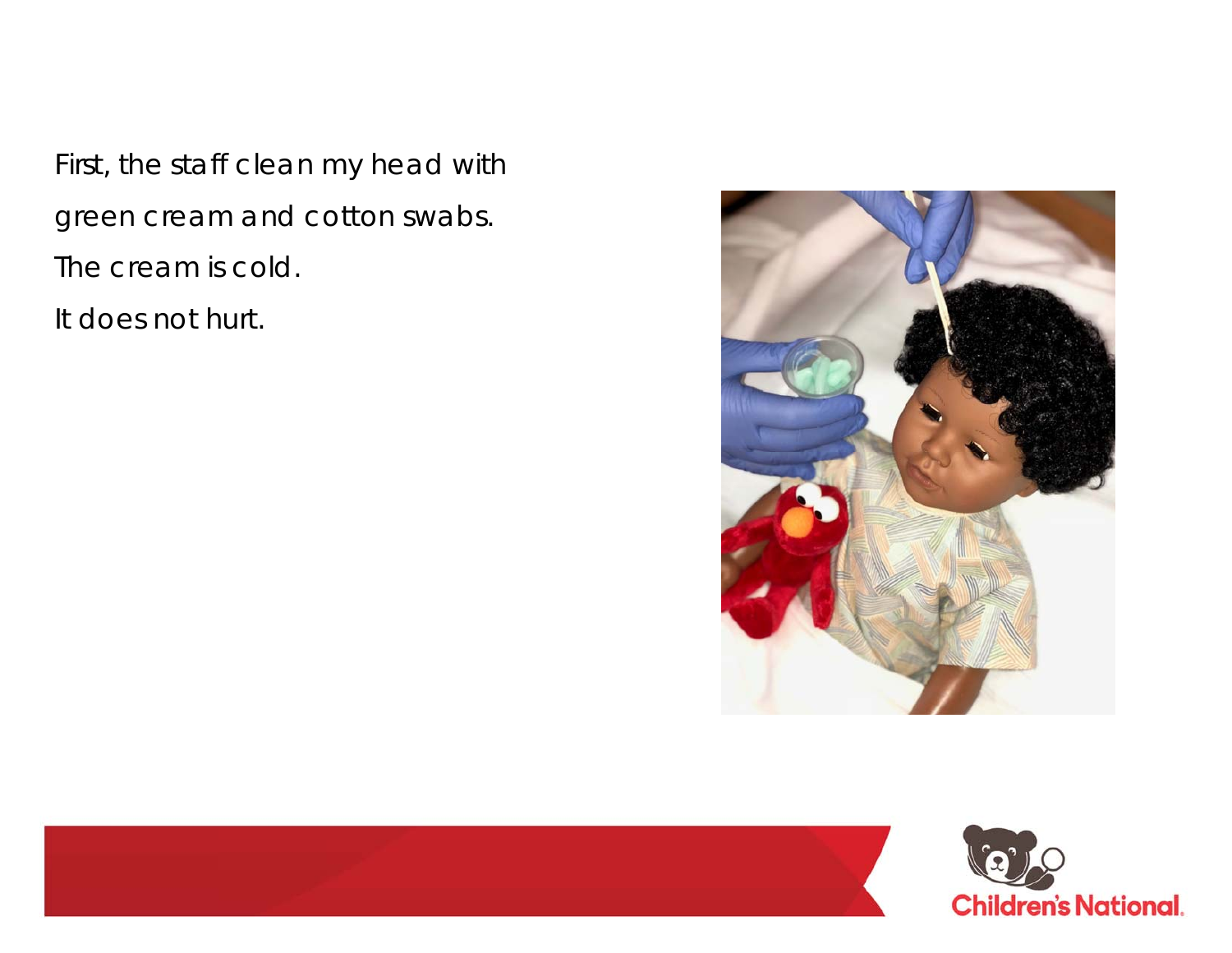



The staff put the white cream onto their hand and then place it on the leads.

These are all of the colorful leads they use.

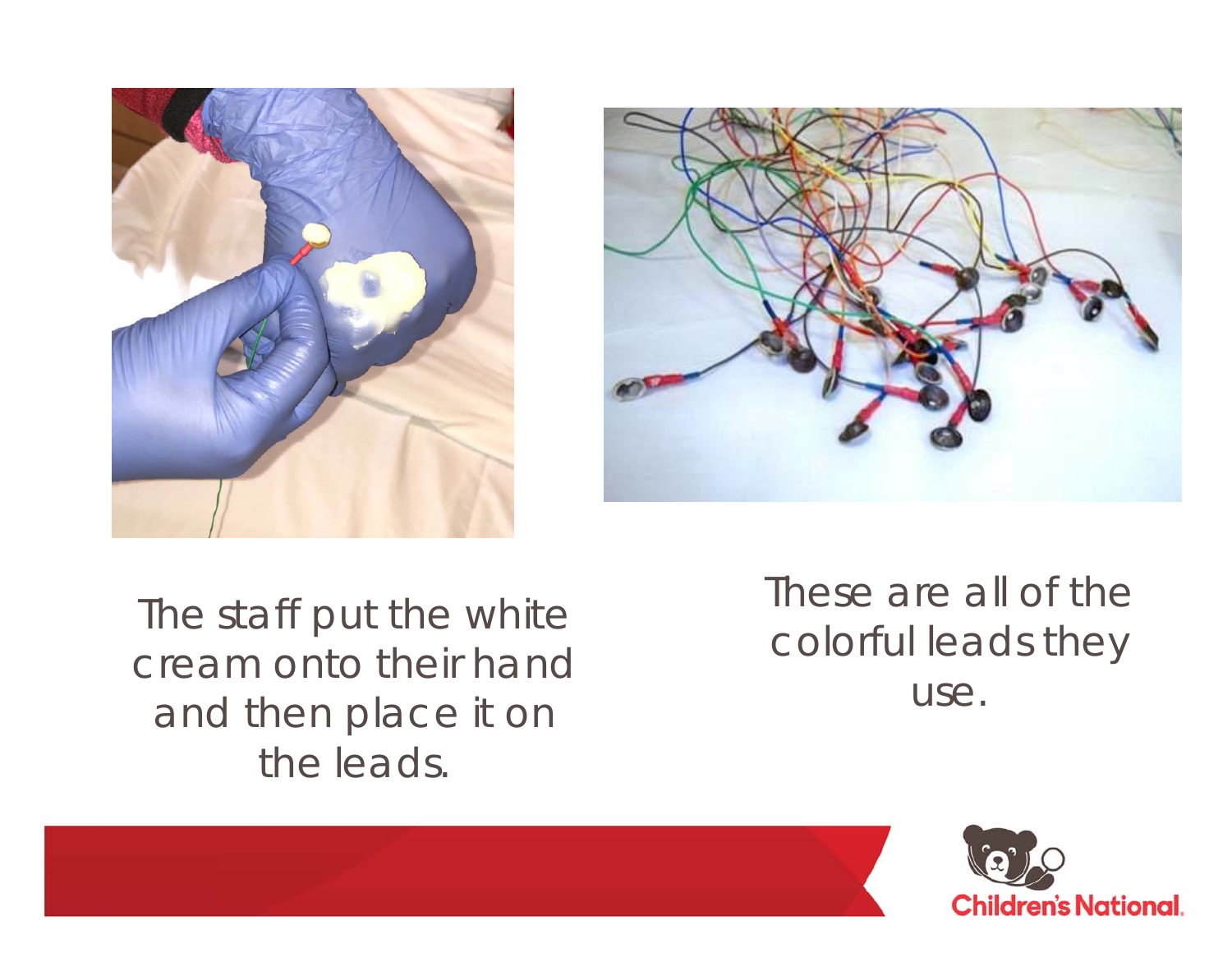

The staff put each lead on my head. The leads are covered with a piece of cloth. One lead is put on my chest. All leads stay on while I am in the hospital.



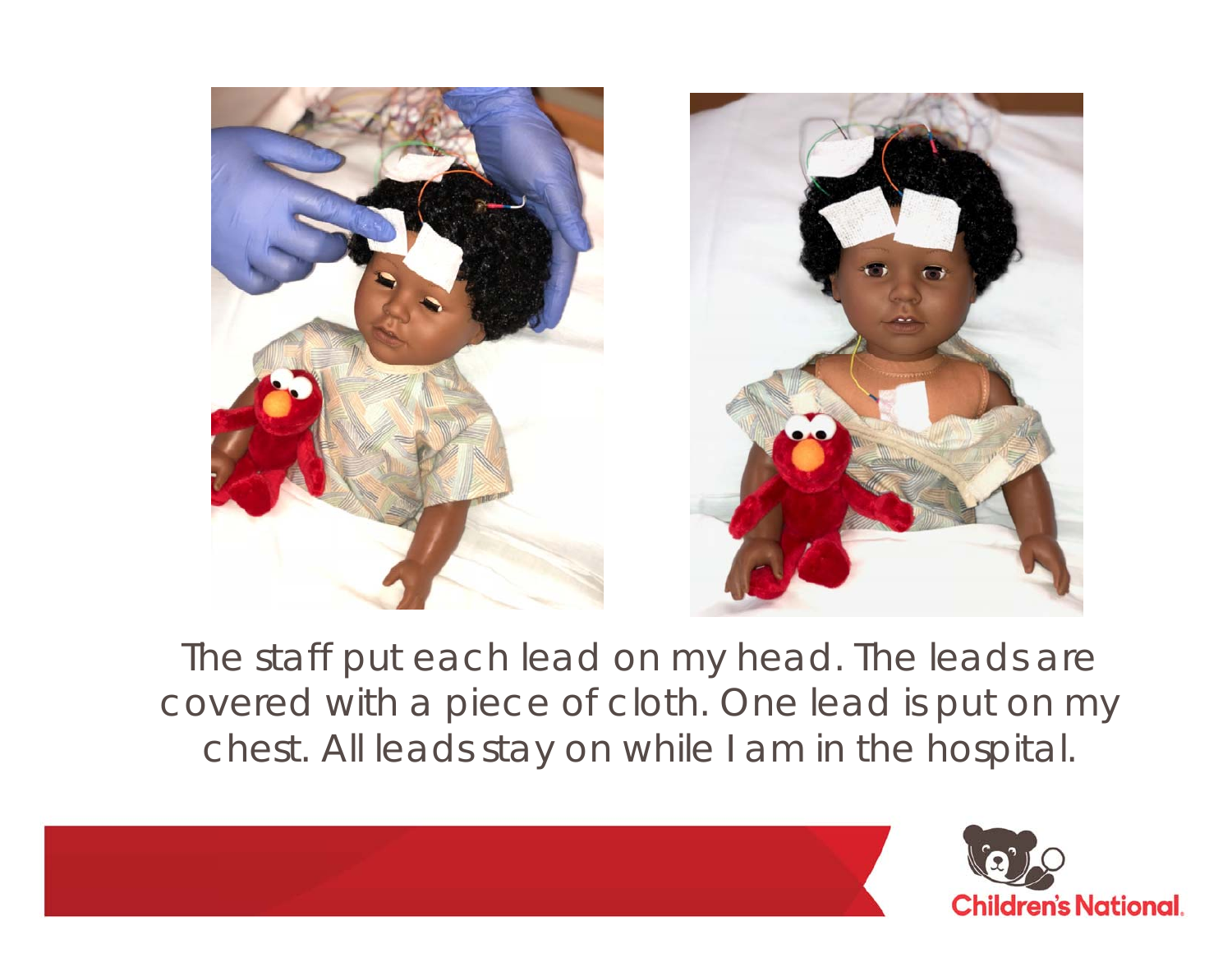



One lead is put on my chest. It is important to leave all the leads on my body. Leads stay on in the hospital.

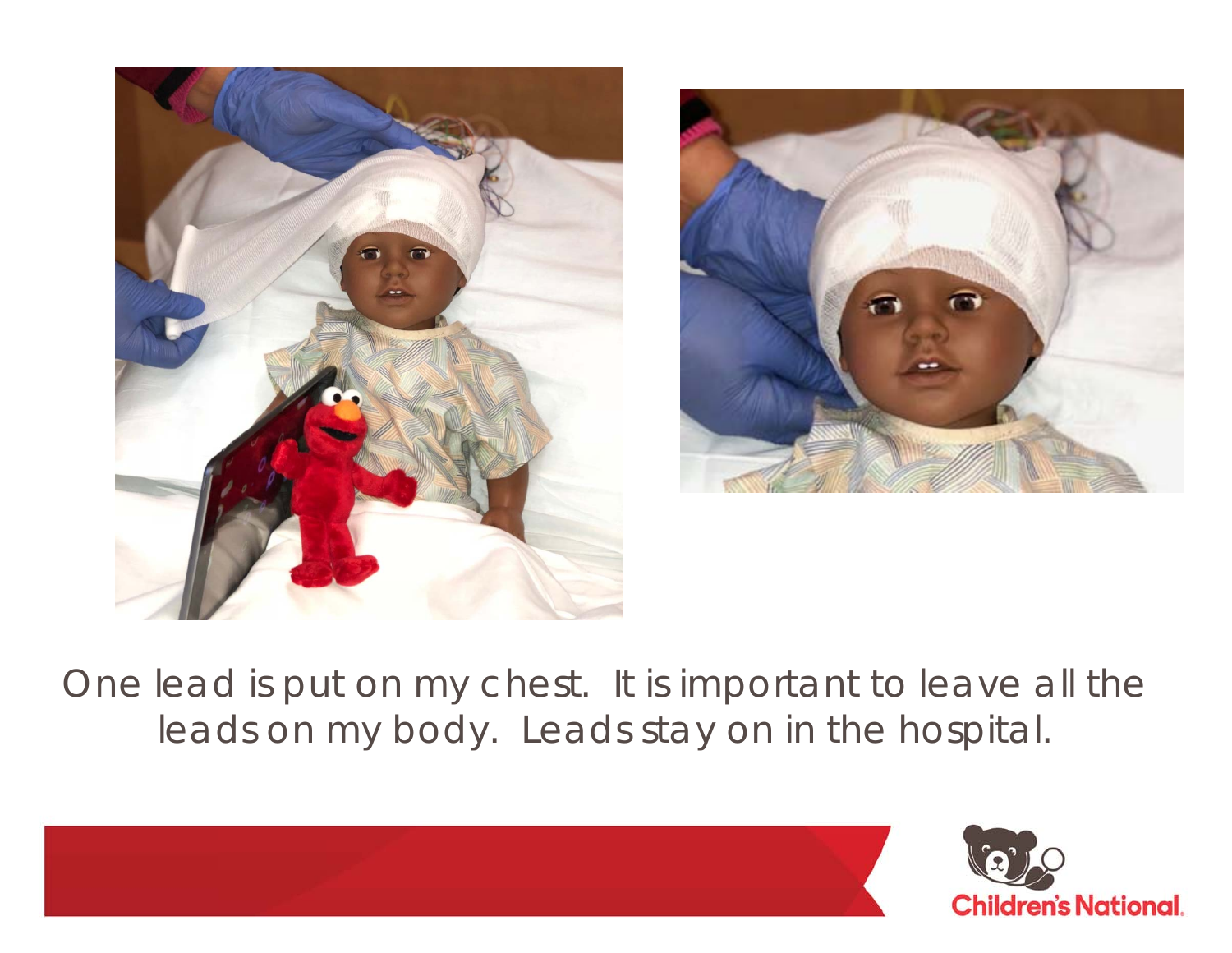

### Next, staff wrap a cloth around my head. They tape the cloth in place. The staff put a white hat on my head.

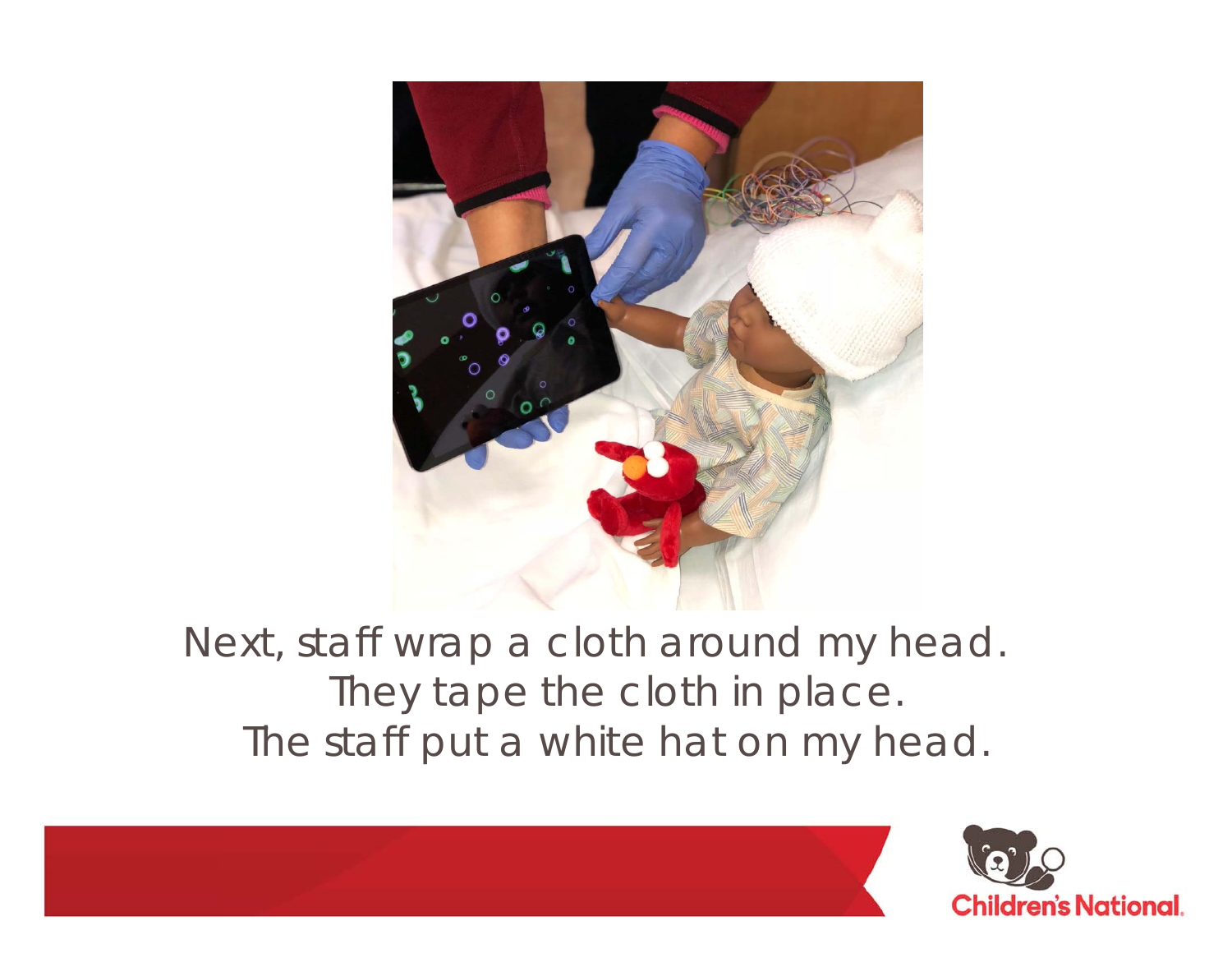

I can walk around, but I stay in my room. can watch a movie, play a game, play with toys, have a snack or hold my parent's hand. I sleep with my hat on my head.

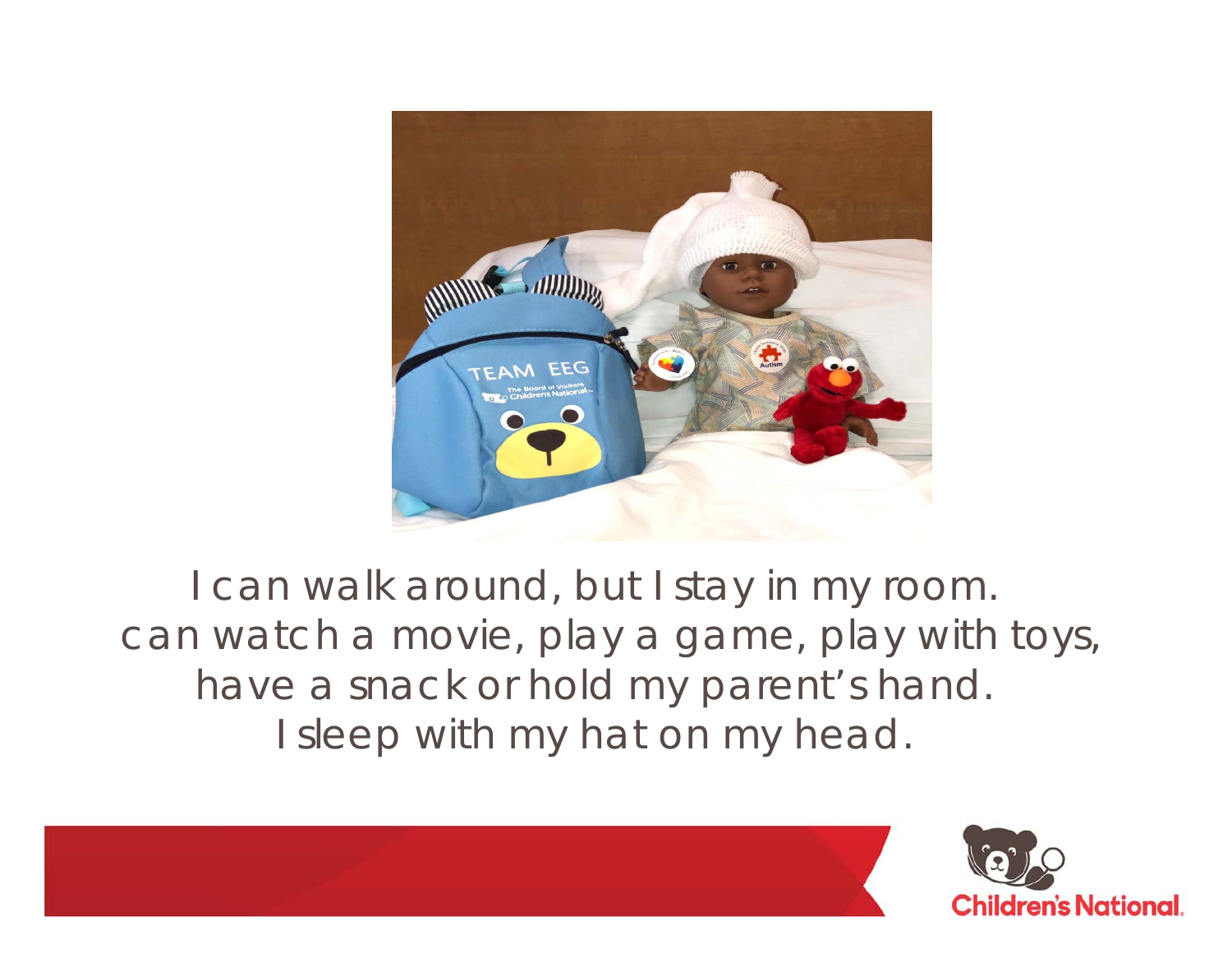

### When the doctors say I'm done, the staff takes off my hat and all the leads. The EEG is done!